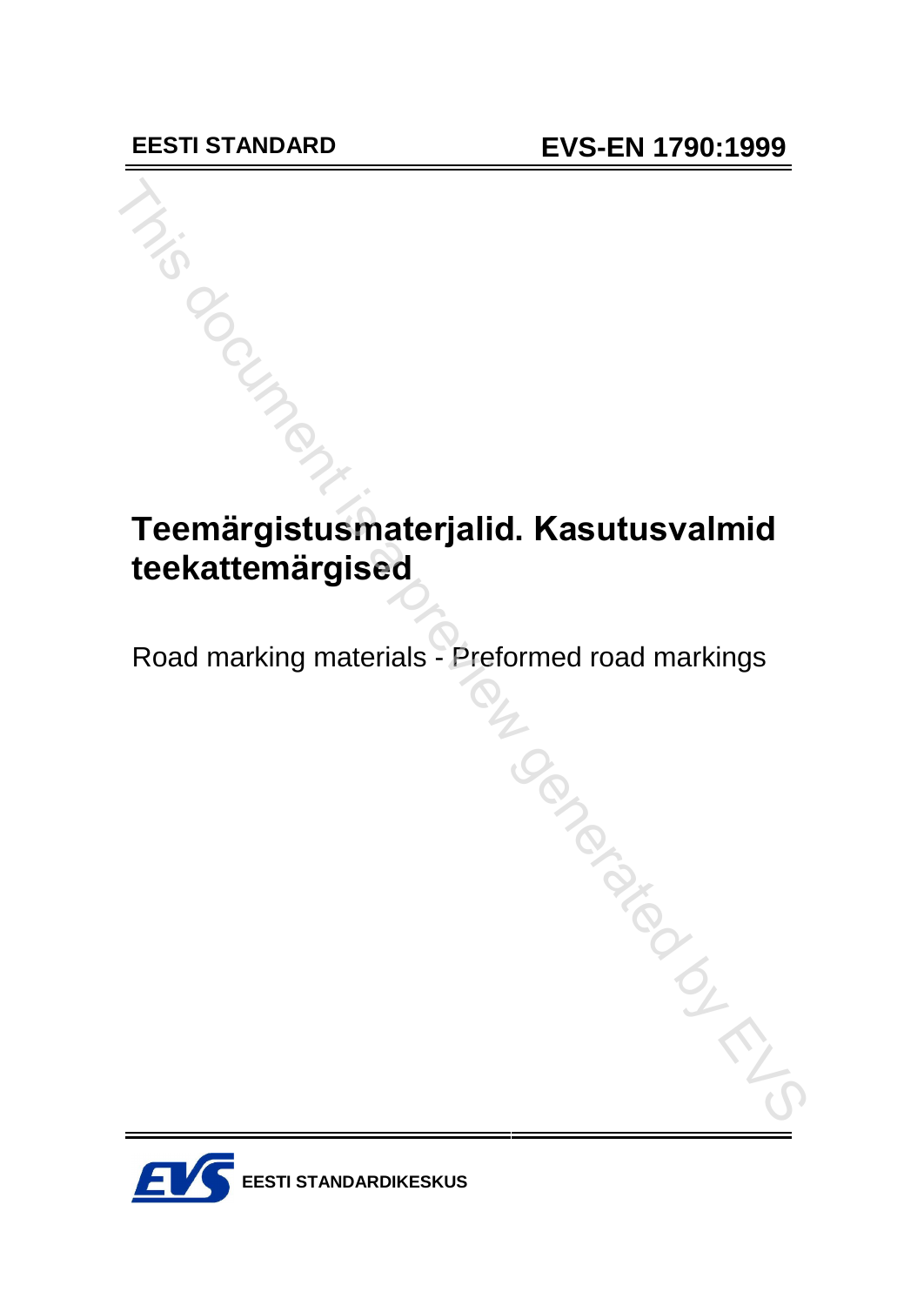# **EESTI STANDARDI EESS'NA NATIONAL FOREWORD**

| Käesolev Eesti standard EVS-EN                                           | This Estonian standard EVS-EN                 |  |
|--------------------------------------------------------------------------|-----------------------------------------------|--|
| 1790:1999 sisaldab Euroopa standardi EN                                  | 1790:1999 consists of the English text of     |  |
| 1790:1998 ingliskeelset teksti.                                          | the European standard EN 1790:1998.           |  |
|                                                                          | This document is endorsed on 23.11.1999       |  |
| Käesolev dokument on jõustatud<br>23.11.1999 ja selle kohta on avaldatud | with the notification being published in the  |  |
| teade Eesti standardiorganisatsiooni                                     | official publication of the Estonian national |  |
| ametlikus väljaandes.                                                    | standardisation organisation.                 |  |
|                                                                          |                                               |  |
| Standard on kättesaadav Eesti                                            | The standard is available from Estonian       |  |
| standardiorganisatsioonist.                                              | standardisation organisation.                 |  |

| Käesolev Eesti standard EVS-EN                                                     | This Estonian standard EVS-EN                 |
|------------------------------------------------------------------------------------|-----------------------------------------------|
| 1790:1999 sisaldab Euroopa standardi EN                                            | 1790:1999 consists of the English text of     |
| 1790:1998 ingliskeelset teksti.                                                    | the European standard EN 1790:1998.           |
| Käesolev dokument on jõustatud                                                     | This document is endorsed on 23.11.1999       |
| 23.11.1999 ja selle kohta on avaldatud                                             | with the notification being published in the  |
| teade Eesti standardiorganisatsiooni                                               | official publication of the Estonian national |
| ametlikus väljaandes.                                                              | standardisation organisation.                 |
| Standard on kättesaadav Eesti                                                      | The standard is available from Estonian       |
| standardiorganisatsioonist.                                                        | standardisation organisation.                 |
|                                                                                    |                                               |
| Käsitlusala:                                                                       | Scope:                                        |
| Käesolev standard määrab kindlaks                                                  |                                               |
| püsivaks või ajutiseks kasutamiseks                                                |                                               |
| ettenähtud uute kasutusvalmite                                                     |                                               |
| teemärgistusmaterjalide spetsiifilistele                                           |                                               |
| omadustele esitatavad laboratoorsed                                                |                                               |
| nõuded ning vastavad testimismeetodid.<br>Enamiku kasutusvalmite                   |                                               |
|                                                                                    |                                               |
| teemärgistusmaterjalide (edaspidi                                                  |                                               |
| "kasutusvalmite materjalide") omadused<br>ei muutu pealekandmise käigus oluliselt. |                                               |
| Vastavalt standardile EN 1436 saab                                                 |                                               |
| nende materjalide vastavust teede                                                  |                                               |
| kasutajate nõuetele kontrollida laboris                                            |                                               |
| enne teekattele pealekandmist.                                                     |                                               |
|                                                                                    |                                               |
|                                                                                    |                                               |
|                                                                                    |                                               |
|                                                                                    |                                               |
| ICS 93.080.30                                                                      |                                               |
| Võtmesõnad: füüsikalised omadused, kõnniteed, laborikatsed, märgistus, nake,       |                                               |
| pinnased, plastid, signaliseerimine, teed, testimine, viimistlus, värvused         |                                               |
|                                                                                    |                                               |
|                                                                                    |                                               |
|                                                                                    |                                               |
|                                                                                    |                                               |
|                                                                                    |                                               |
|                                                                                    |                                               |
|                                                                                    |                                               |
|                                                                                    |                                               |

Eesti Standardikeskusele kuulub standardite reprodutseerimis- ja levitamisõigus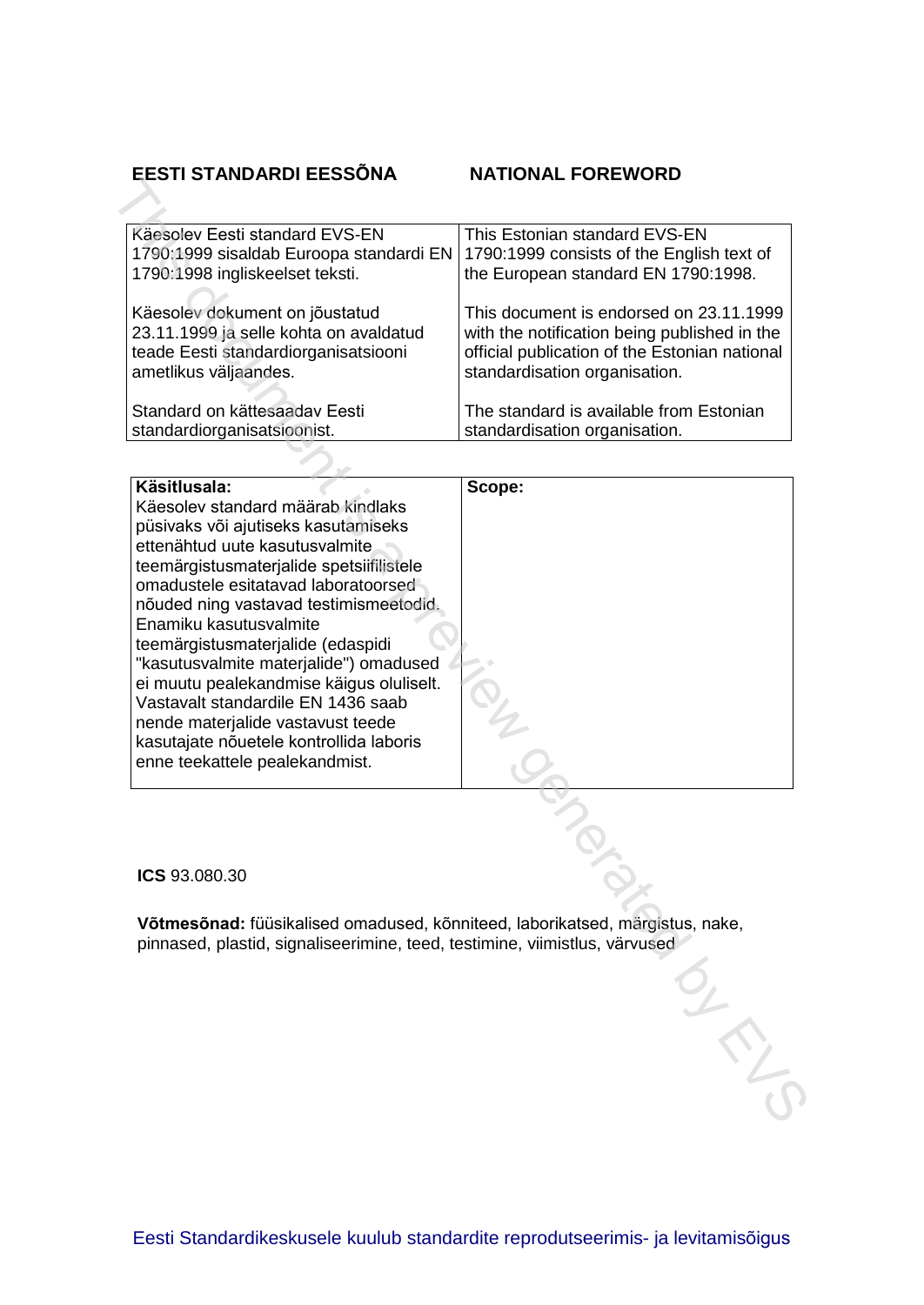EN 1790

June 1998

# **EUROPEAN STANDARD** NORME EUROPÉENNE **EUROPÄISCHE NORM**

ICS 93.080.20

Descriptors: Road marking, requirements, testing.

## **English version**

# Road marking materials Preformed road markings

Produits de marquage routier –

Straßenmarkierungsmaterialien – Vorgefertigte Markierungen

This European Standard was approved by CEN on 1998-05-01.

CEN members are bound to comply with the CEN/CENELEC Internal Regulations which stipulate the conditions for giving this European Standard the status of a national standard without any alteration.

Up-to-date lists and bibliographical references concerning such national standards may be obtained on application to the Central Secretariat or to any CEN member.

The European Standards exist in three official versions (English, French, German). A version in any other language made by translation under the responsibility of a CEN member into its own language and notified to the Central Secretariat has the same status as the official versions.

CEN members are the national standards bodies of Austria, Belgium, the Czech Republic, Denmark, Finland, France, Germany, Greece, Iceland, Ireland, Italy, Luxembourg, the Netherlands, Norway, Portugal, Spain, Sweden, Switzerland, and the United Kingdom. Marquages routiers préformés Vorgefertigte Markierungen<br>
This European Standard was approved by CEN on 1998-05-01.<br>
CEN members are bound to comply with the CEN/CENELEC Internal Regulations<br>
which stipulate the conditions



European Committee for Standardization Comité Européen de Normalisation Europäisches Komitee für Normung

**Central Secretariat: rue de Stassart 36, B-1050 Brussels**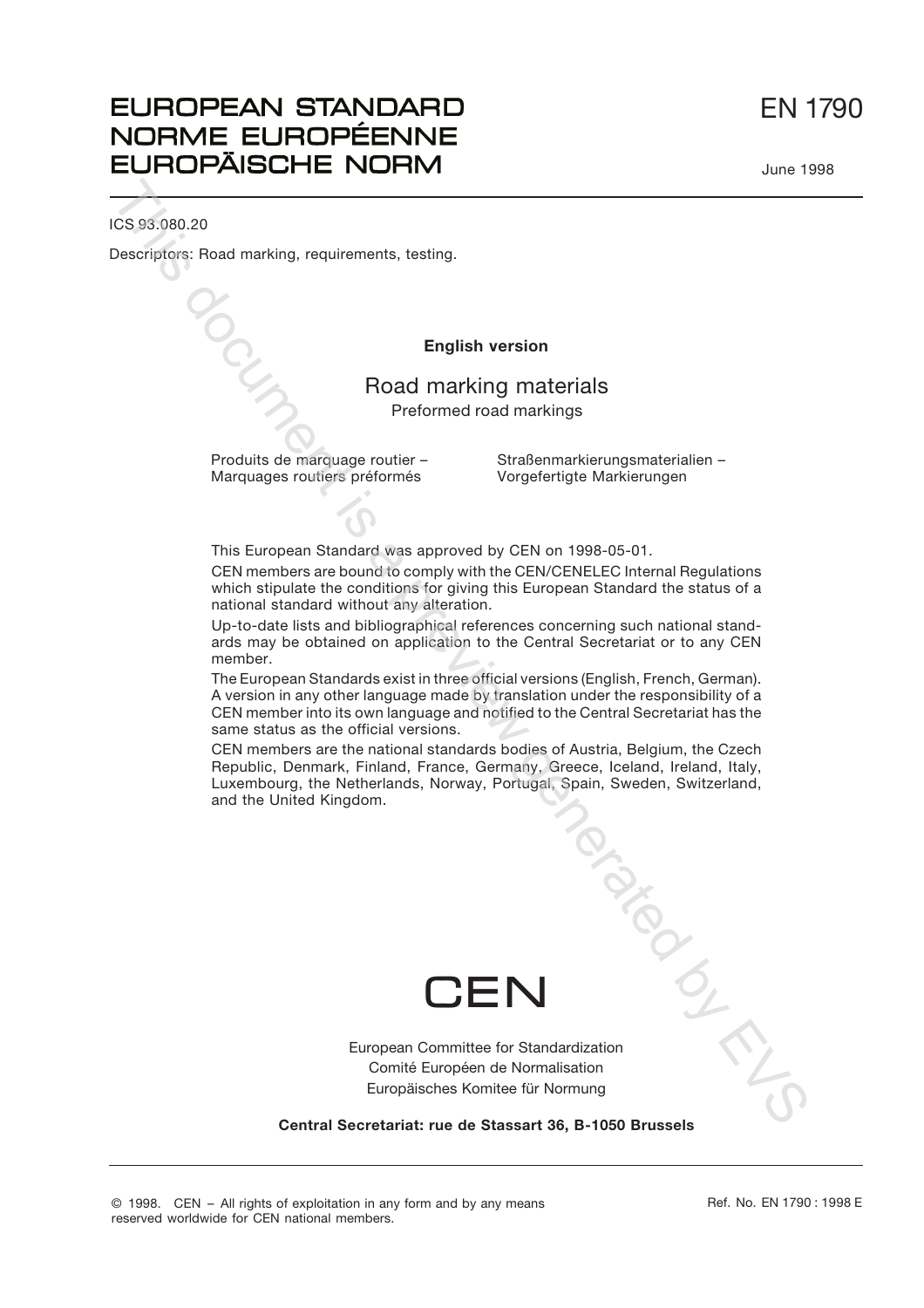Page 2 EN 1790 : 1998

# **Contents**

|   |                                                                                                                                                                                                                                                                                                                                                                                   | Page           |
|---|-----------------------------------------------------------------------------------------------------------------------------------------------------------------------------------------------------------------------------------------------------------------------------------------------------------------------------------------------------------------------------------|----------------|
|   | Foreword                                                                                                                                                                                                                                                                                                                                                                          | $\overline{2}$ |
|   | Introduction                                                                                                                                                                                                                                                                                                                                                                      | 3              |
| 1 | <b>Scope</b>                                                                                                                                                                                                                                                                                                                                                                      | 3              |
| 2 | <b>Normative references</b>                                                                                                                                                                                                                                                                                                                                                       | 3              |
| 3 | <b>Definitions</b>                                                                                                                                                                                                                                                                                                                                                                | 4              |
| 4 | <b>Requirements</b>                                                                                                                                                                                                                                                                                                                                                               | 4              |
| 5 | <b>Test methods</b>                                                                                                                                                                                                                                                                                                                                                               | 7              |
| 6 | <b>Marking</b>                                                                                                                                                                                                                                                                                                                                                                    | 8              |
|   | Foreword<br>This European Standard has been prepared by Technical Committee CEN/TC 226 "Road<br>Equipment", the secretariat of which is held by AFNOR.                                                                                                                                                                                                                            |                |
|   | This European Standard shall be given the status of a national standard, either by publication<br>of an identical text or by endorsement, at the latest by December 1998, and conflicting national<br>standards shall be withdrawn at the latest by December 1998.                                                                                                                |                |
|   | This European Standard has been prepared under a mandate given to CEN by the European<br>Commission and the European Free Trade Association, and supports essential requirements of<br>EU Directive(s).                                                                                                                                                                           |                |
|   | According to the CEN/CENELEC Internal Regulations, the national standards organizations of<br>the following countries are bound to implement this European Standard: Austria, Belgium,<br>Czech Republic, Denmark, Finland, France, Germany, Greece, Iceland, Ireland, Italy,<br>Luxembourg, Netherlands, Norway, Portugal, Spain, Sweden, Switzerland and the United<br>Kingdom. |                |
|   |                                                                                                                                                                                                                                                                                                                                                                                   |                |